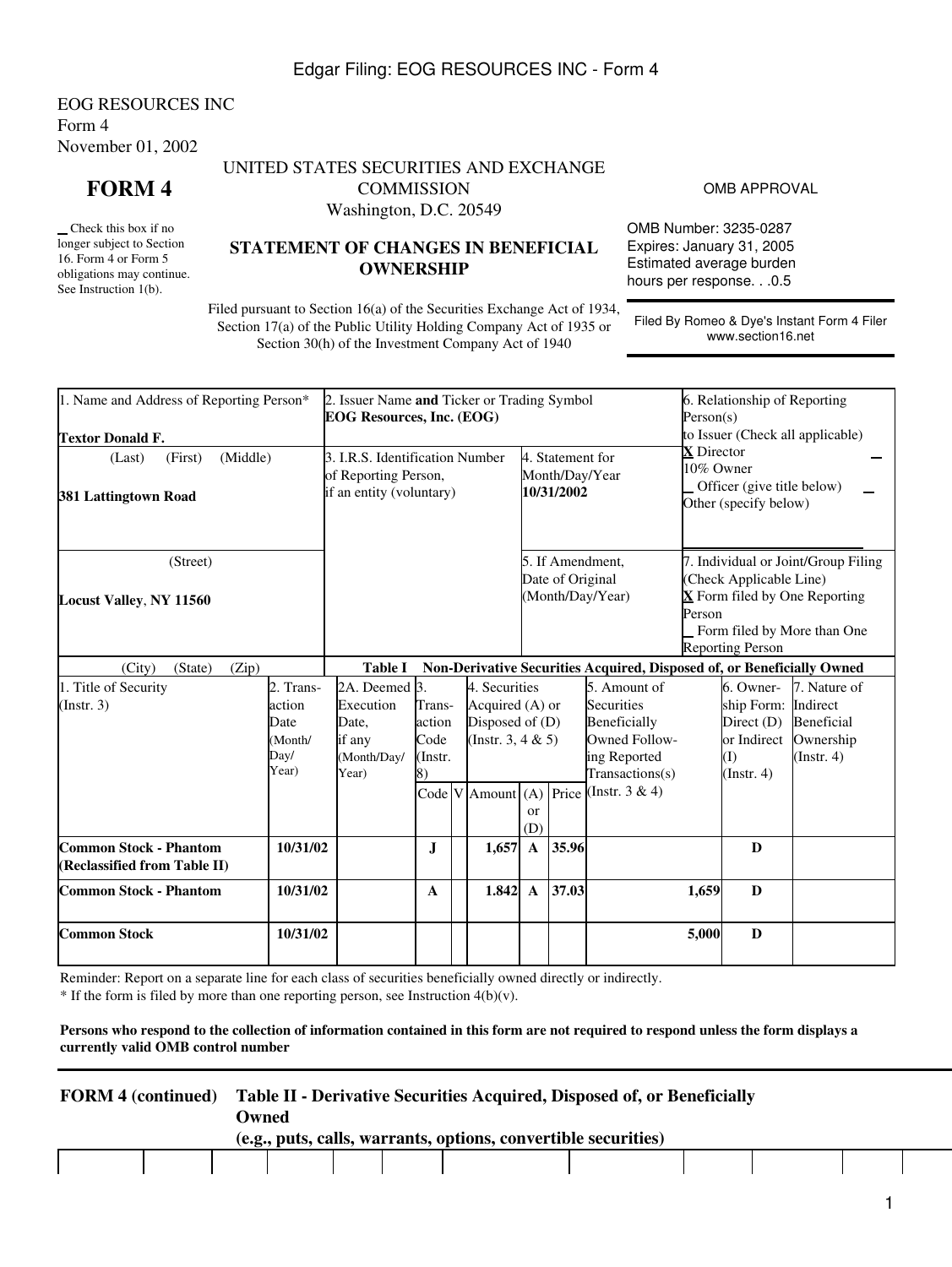| Edgar Filing: EOG RESOURCES INC - Form 4 |  |  |
|------------------------------------------|--|--|
|                                          |  |  |

| 1. Title of<br>Derivative<br>Security<br>$($ Instr. 3 $)$           | 2. Conver- 3. Trans-3A.<br>sion or<br>Exercise<br>Price of<br>Derivative<br>Security | action<br>Date<br>(Month/<br>Day/<br>Year) | Deemed<br>Execution<br>Date,<br>if any<br>(Month/<br>Day/<br>Year) | 4.<br>Trans-<br>action<br>Code<br>(Instr.<br>8) | Б.<br><b>of</b><br>$(A)$ or<br>of $(D)$ | Number<br>Acquired<br>Disposed<br>(Instr. $3$ , | 6. Date Exercisable<br>and Expiration<br>Date<br>Derivative (Month/Day/<br>Securities Year) |                         | 7. Title and<br>Amount of<br>Underlying<br>Securities<br>(Instr. $3 & 4$ ) |                                                 | Derivative Derivative<br>Security<br>$($ Instr. 5 $)$ | 8. Price of 9. Number of<br>Securities<br><b>Beneficially</b><br>Owned<br>Following<br>Reported<br>Transaction(s)<br>(Insert. 4) | 10.<br>Owner-<br>ship<br>Form<br>of Deriv- (Instr. 4)<br>ative<br>Security:<br>Direct<br>(D)<br>эr<br>Indirect | 11. Natu<br>of Indire<br>Benefici<br>Ownersł |
|---------------------------------------------------------------------|--------------------------------------------------------------------------------------|--------------------------------------------|--------------------------------------------------------------------|-------------------------------------------------|-----------------------------------------|-------------------------------------------------|---------------------------------------------------------------------------------------------|-------------------------|----------------------------------------------------------------------------|-------------------------------------------------|-------------------------------------------------------|----------------------------------------------------------------------------------------------------------------------------------|----------------------------------------------------------------------------------------------------------------|----------------------------------------------|
| Common<br>Stock -<br><b>Phantom</b><br>(Reclassified<br>to Table I) |                                                                                      | \$35.96 10/31/02                           |                                                                    | Code V(A)<br>D                                  | 4 & 5)                                  | (D)<br>1,657                                    | Date<br>Exer-cisable                                                                        | Expira-<br>tion<br>Date | Title<br><b>Common</b><br>Stock                                            | Amount<br>or<br>Number<br>of<br>Shares<br>1,657 |                                                       | $\mathbf{0}$                                                                                                                     | $($ Instr. 4 $)$                                                                                               |                                              |

Explanation of Responses:

By: /s/ **DONALD F. TEXTOR Donald F. Textor** \*\*Signature of Reporting Person **10/31/02** Date

\*\*Intentional misstatements or omissions of facts constitute Federal Criminal Violations. See 18 U.S.C. 1001 and 15 U.S.C. 78ff(a).

Note: File three copies of this Form, one of which must be manually signed. If space is insufficient, See Instruction 6 for procedure.

Persons who respond to the collection of information contained in this form are not required to respond unless the form displays a currently valid OMB Number.

#### POWER OF ATTORNEY

Know all by these presents, that the undersigned, Donald F. Textor, hereby constitutes and appoints each of Barry Hunsaker, Jr., Patricia L. Edwards and Vickie L. Graham, signing singly, the undersigned's true and lawful attorney-in-fact to:

 (1) execute for and on behalf of the undersigned, in the undersigned's capacity as an officer and/or director of EOG Resources, Inc. ("Company"), Forms 3, 4, and 5 in accordance with Section 16(a) of the Securities Exchange Act of 1934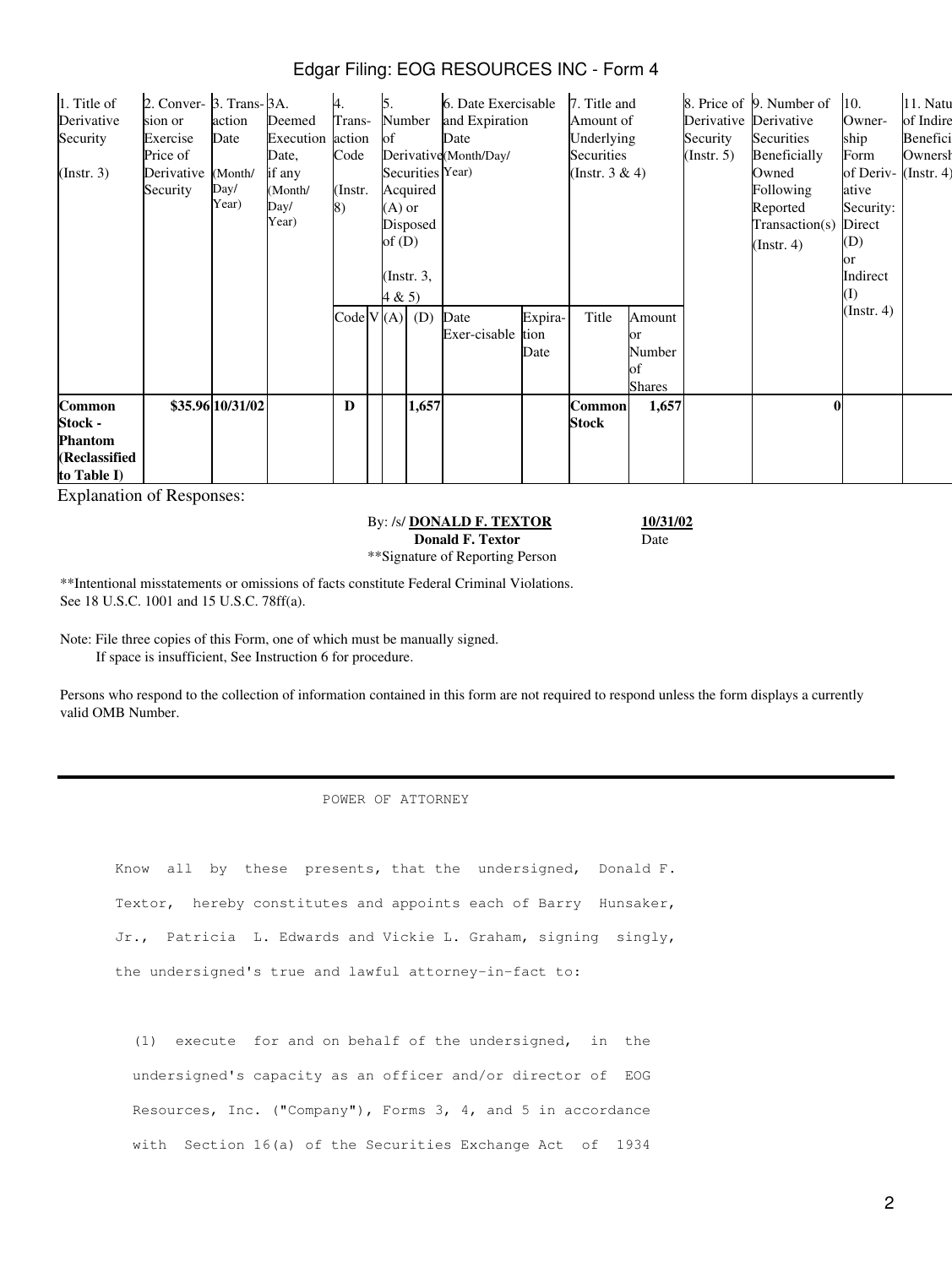#### Edgar Filing: EOG RESOURCES INC - Form 4

and the rules thereunder;

 (2) do and perform any and all acts for and on behalf of the undersigned which may be necessary or desirable to complete and execute any such Form 3, 4, or 5, complete and execute any amendment or amendments thereto, and timely file such form with the United States Securities and Exchange Commission and any stock exchange or similar authority; and

 (3) take any other action of any type whatsoever in connection with the foregoing which, in the opinion of such attorney-in-fact, may be of benefit to, in the best interest of, or legally required by, the undersigned, it being understood that the documents executed by such attorney-in fact on behalf of the undersigned pursuant to this Power of Attorney shall be in such form and shall contain such terms and conditions as such attorney-in-fact may approve in such attorney-in-fact's discretion.

The undersigned hereby grants to each such attorney-in-fact full power and authority to do and perform any and every act and thing whatsoever requisite, necessary, or proper to be done in the exercise of any of the rights and powers herein granted, as fully to all intents and purposes as the undersigned might or could do if personally present, with full power of substitution or revocation, hereby ratifying and confirming all that such attorney-in-fact, or such attorney-in-fact's substitute or substitutes, shall lawfully do or cause to be done by virtue of this power of attorney and the rights and powers herein granted. The undersigned acknowledges that the foregoing attorneys-infact, in serving in such capacity at the request of the